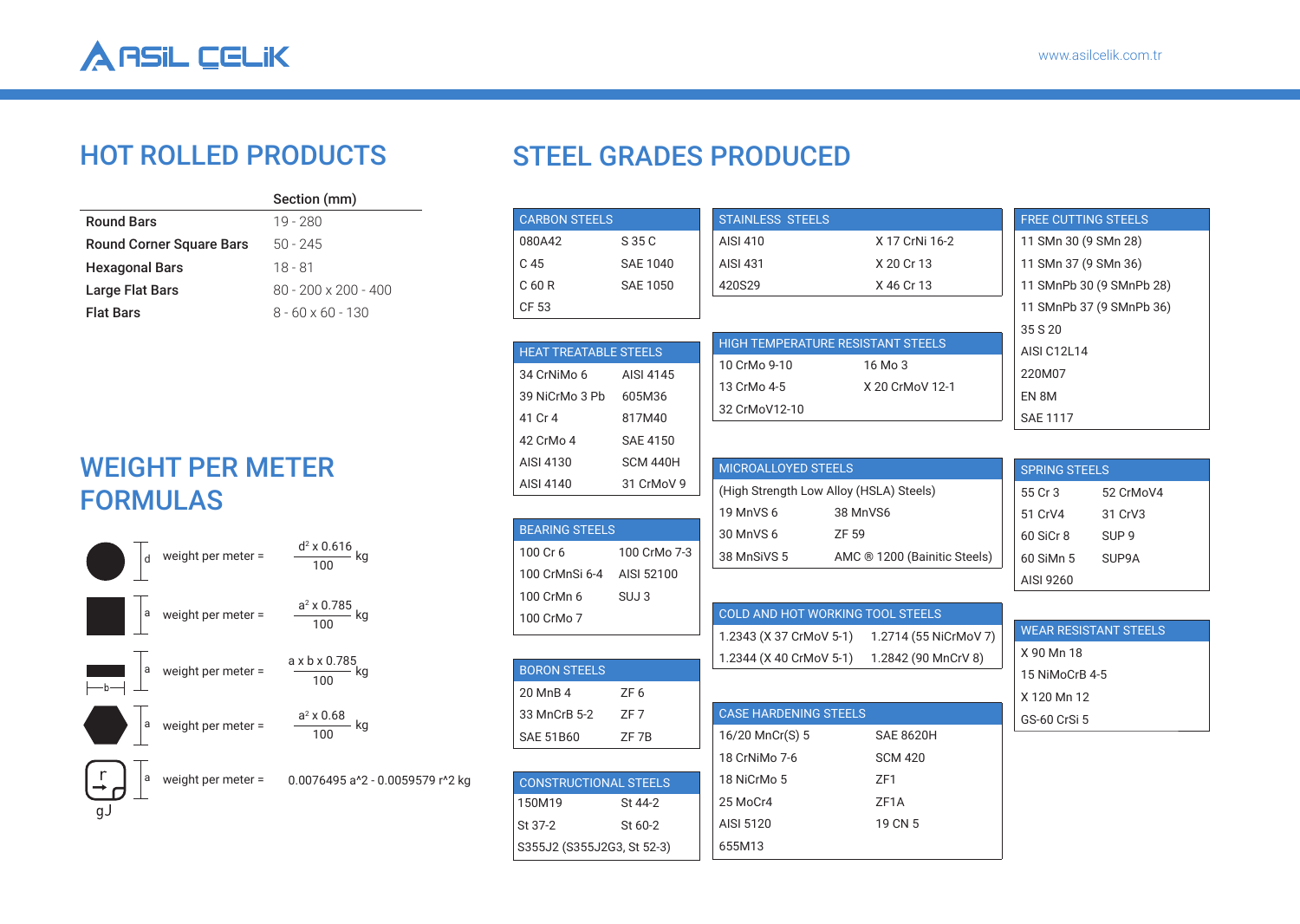# HOT ROLLED PRODUCTS

|    | <b>ROUNDS</b><br>19 mm - 280 mm |    |      |     |      |  |        |                            |  |        |       |  |  |
|----|---------------------------------|----|------|-----|------|--|--------|----------------------------|--|--------|-------|--|--|
|    | <b>Medium Section Sizes</b>     |    |      |     |      |  |        | <b>Large Section Sizes</b> |  |        |       |  |  |
| mm | inch                            | mm | inch | mm  | inch |  | mm     | inch                       |  | mm     | inch  |  |  |
| 19 | 0,75                            | 47 | 1,85 | 75  | 2,95 |  | 101,5  | 4,00                       |  | 192,5  | 7,58  |  |  |
| 20 | 0,79                            | 48 | 1,89 | 76  | 2,99 |  | 102,4  | 4,03                       |  | 198,86 | 7,83  |  |  |
| 21 | 0,83                            | 49 | 1,93 | 77  | 3,03 |  | 105    | 4,13                       |  | 200    | 7,87  |  |  |
| 22 | 0,87                            | 50 | 1,97 | 78  | 3,07 |  | 108,75 | 4,28                       |  | 205,2  | 8,08  |  |  |
| 23 | 0,91                            | 51 | 2,01 | 79  | 3,11 |  | 110    | 4,33                       |  | 210    | 8,27  |  |  |
| 24 | 0,94                            | 52 | 2,05 | 80  | 3,15 |  | 111,5  | 4,39                       |  | 211,55 | 8,33  |  |  |
| 25 | 0,98                            | 53 | 2,09 | 81  | 3,19 |  | 115    | 4,53                       |  | 217,9  | 8,58  |  |  |
| 26 | 1,02                            | 54 | 2,13 | 82  | 3,23 |  | 115,1  | 4,53                       |  | 220    | 8,66  |  |  |
| 27 | 1,06                            | 55 | 2,17 | 83  | 3,27 |  | 120    | 4,72                       |  | 230    | 9,06  |  |  |
| 28 | 1,10                            | 56 | 2,20 | 84  | 3,31 |  | 121,65 | 4,79                       |  | 240    | 9,45  |  |  |
| 29 | 1,14                            | 57 | 2,24 | 85  | 3,35 |  | 125    | 4,92                       |  | 250    | 9,84  |  |  |
| 30 | 1,18                            | 58 | 2,28 | 86  | 3,39 |  | 128    | 5,04                       |  | 260    | 10,23 |  |  |
| 31 | 1,22                            | 59 | 2,32 | 87  | 3,43 |  | 130    | 5,12                       |  | 270    | 10,62 |  |  |
| 32 | 1,26                            | 60 | 2,36 | 88  | 3,46 |  | 134,35 | 5,29                       |  | 280    | 11,02 |  |  |
| 33 | 1,30                            | 61 | 2,40 | 89  | 3,50 |  | 135    | 5,31                       |  |        |       |  |  |
| 34 | 1,34                            | 62 | 2,44 | 90  | 3,54 |  | 140    | 5,51                       |  |        |       |  |  |
| 35 | 1,38                            | 63 | 2,48 | 91  | 3,58 |  | 140,7  | 5,54                       |  |        |       |  |  |
| 36 | 1,42                            | 64 | 2,52 | 92  | 3,62 |  | 145    | 5,71                       |  |        |       |  |  |
| 37 | 1,46                            | 65 | 2,56 | 93  | 3,66 |  | 147,65 | 5,81                       |  |        |       |  |  |
| 38 | 1,50                            | 66 | 2,60 | 94  | 3,70 |  | 150    | 5,91                       |  |        |       |  |  |
| 39 | 1,54                            | 67 | 2,64 | 95  | 3,74 |  | 154    | 6,06                       |  |        |       |  |  |
| 40 | 1,57                            | 68 | 2,68 | 96  | 3,78 |  | 160    | 6,30                       |  |        |       |  |  |
| 41 | 1,61                            | 69 | 2,72 | 97  | 3,82 |  | 166,7  | 6,56                       |  |        |       |  |  |
| 42 | 1,65                            | 70 | 2,76 | 98  | 3,86 |  | 170    | 6,69                       |  |        |       |  |  |
| 43 | 1,69                            | 71 | 2,80 | 99  | 3,90 |  | 173,45 | 6,83                       |  |        |       |  |  |
| 44 | 1,73                            | 72 | 2,83 | 100 | 3,94 |  | 180    | 7,09                       |  |        |       |  |  |
| 45 | 1,77                            | 73 | 2,87 |     |      |  | 186,15 | 7,33                       |  |        |       |  |  |
| 46 | 1,81                            | 74 | 2,91 |     |      |  | 190    | 7,48                       |  |        |       |  |  |

## According to DIN EN 10060

Abilitiy to produce by 0,1 mm intervals with Kocks Block Technology (3-Roll Block)

| <b>HEXAGONALS</b> |      | 18 mm - 81 mm |      |
|-------------------|------|---------------|------|
| mm                | inch | mm            | inch |
| 18                | 0,71 | 42,5          | 1,67 |
| 20,5              | 0,81 | 47,5          | 1,87 |
| 23,5              | 0,93 | 52            | 2,05 |
| 25,5              | 1,00 | 57            | 2,24 |
| 28,5              | 1,12 | 62            | 2,44 |
| 31,5              | 1,24 | 67            | 2,64 |
| 33,5              | 1,32 | 71            | 2,80 |
| 37,5              | 1,48 | 80            | 3,10 |
| 39.5              | 1,56 | 81            | 3,18 |

### According to DIN EN 10061

|             | <b>ROUND CORNER SQUARE</b> |             |        | 50 mm - 245 mm |             |           |             |           |  |
|-------------|----------------------------|-------------|--------|----------------|-------------|-----------|-------------|-----------|--|
| <b>Size</b> | Radius                     | <b>Size</b> | Radius |                | <b>Size</b> | Radius    | <b>Size</b> | Radius    |  |
| mm          | mm                         | inch        | inch   |                | mm          | mm        | inch        | inch      |  |
| 50          | 10                         | 1,97        | 0,39   |                | 145         | 10        | 5,71        | 0,39      |  |
| 55          | 10                         | 2,17        | 0,39   |                | 145         | 26        | 5,71        | 1,02      |  |
| 60          | 10                         | 2,36        | 0,39   |                | 150         | 10        | 5,91        | 0,39      |  |
| 65          | 10                         | 2,56        | 0,39   |                | 150         | 26        | 5,91        | 1,02      |  |
| 70          | 13                         | 2,76        | 0,51   |                | 155         | 10        | 6,10        | 0,39      |  |
| 75          | 14                         | 2,95        | 0,55   |                | 155         | 26        | 6,10        | 1,02      |  |
| 80          | 14                         | 3,15        | 0,55   |                | 155         | 33        | 6,10        | 1,30      |  |
| 85          | 15                         | 3,35        | 0,59   |                | 160         | 33        | 6.30        | 1.30      |  |
| 90          | 17                         | 3,54        | 0,67   |                | 170         | 33        | 6,69        | 1,30      |  |
| 95          | 17                         | 3,74        | 0,67   |                | 175         | 33        | 6,89        | 1,30      |  |
| 100         | 18                         | 3,94        | 0,71   |                | 180         | 33        | 7.09        | 1,30      |  |
| 105         | 18                         | 4,13        | 0,71   |                | 185         | 33        | 7,28        | 1,30      |  |
| 110         | 20                         | 4,33        | 0,79   |                | 190         | 33        | 7,48        | 1,30      |  |
| 115         | 20                         | 4,53        | 0,79   |                | 190         | 24        | 7,48        | 0,95      |  |
| 120         | 22                         | 4,72        | 0,87   |                | 200         | 24        | 7,87        | 0,95      |  |
| 125         | 22                         | 4,92        | 0,87   |                | 200         | $10 - 45$ | 7,87        | 0,39-1,77 |  |
| 130         | 22                         | 5,12        | 0,87   |                | 225         | $10 - 45$ | 8,86        | 0,39-1,77 |  |
| 135         | 22                         | 5,32        | 0,87   |                | 245         | $10 - 45$ | 9,65        | 0,39-1,77 |  |
| 140         | 22                         | 5,51        | 0,87   |                |             |           |             |           |  |

According to DIN EN 10059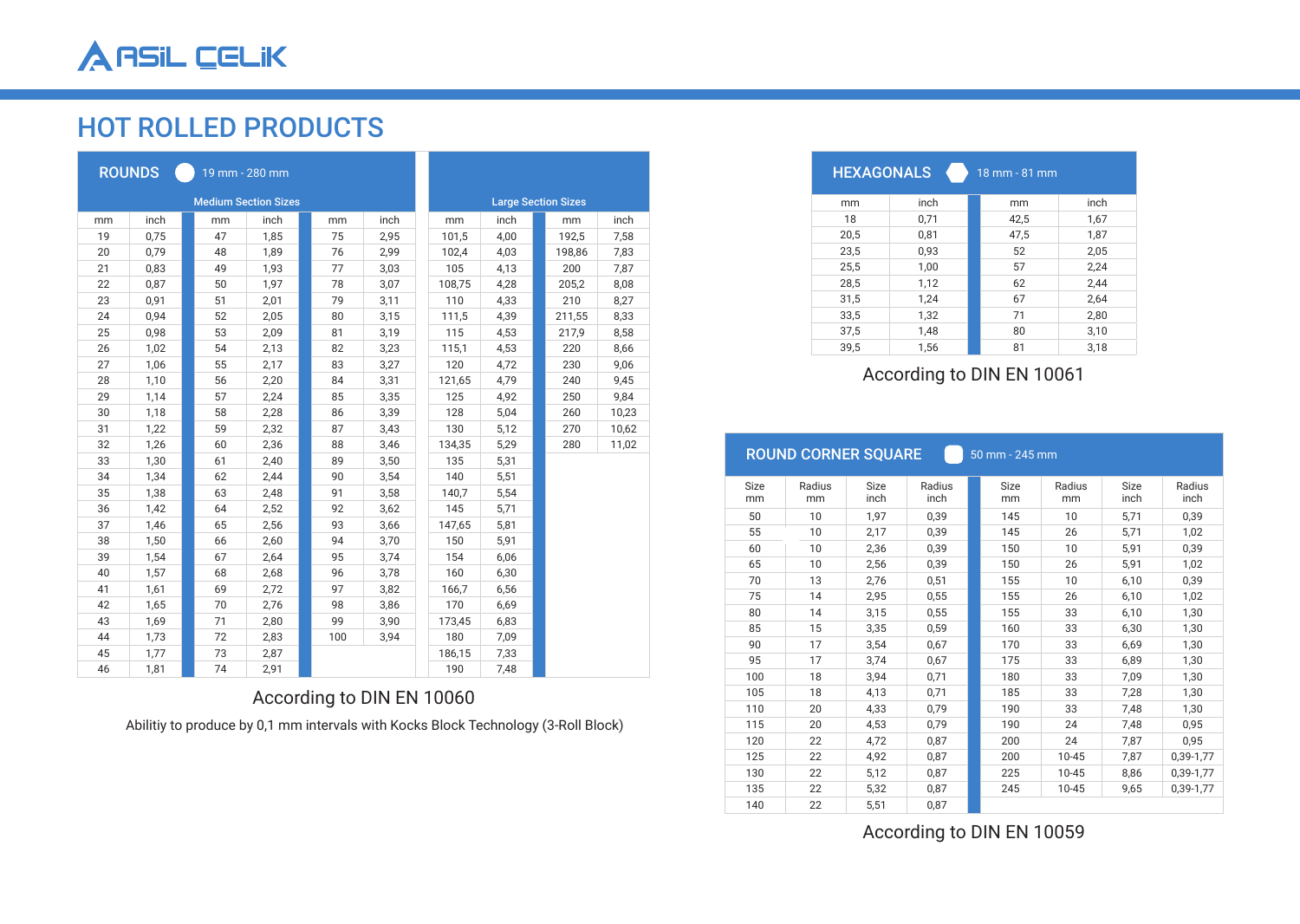# PRODUCTION PROCESS